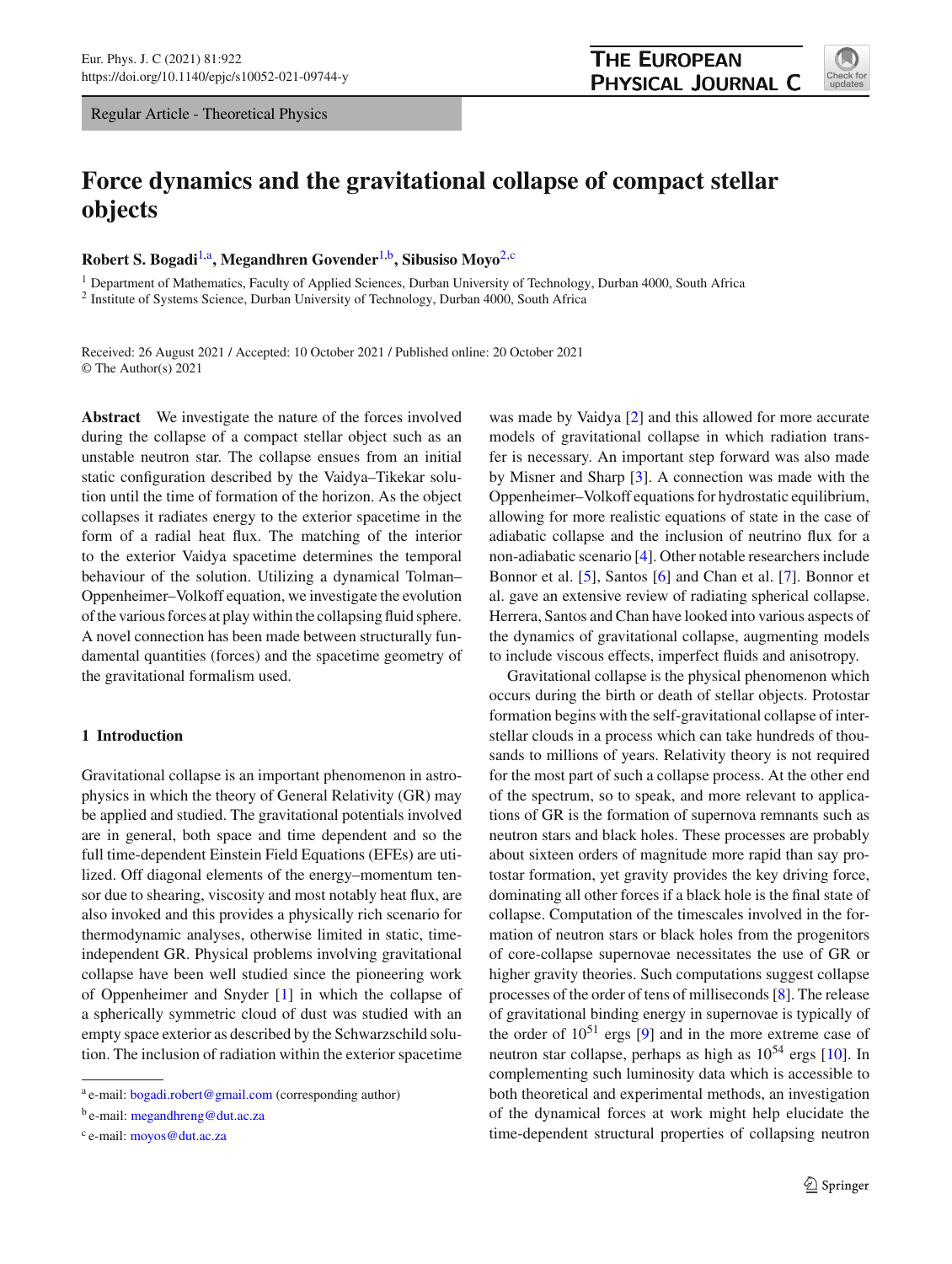star material up until horizon formation. At the present time, such investigations remain computationally based using GR or extended gravity theories.

An alternative to black hole formation, due to a corecollapse supernova of sufficient magnitude, could be the collapse of a neutron star which has become unstable. Such a scenario might arise as a result of accretion, eventually leading to a core with a critical density, or in the more spectacular event in which two stars merge. Such events are actively studied with the inclusion of gravitational wave research. A recent theoretical study investigates the collapse of an unstable neutron star with initial conditions derived from realistic equations of state [\[11\]](#page-7-10). A detailed analysis of the radial oscillation modes was used to establish instability. Other methods for determining instability include evaluation of the adiabatic index [\[12,](#page-7-11)[13\]](#page-7-12), however this might not guarantee stability with respect to radial oscillations.

The Tolman–Oppenheimer–Volkoff (TOV) equation for hydrostatic equilibrium provides insight into the internal forces present in compact stellar objects [\[14,](#page-7-13)[15\]](#page-7-14). Originally developed using the time-invariant field equations for spherically symmetric bodies of isotropic matter in static gravitational equilibrium, it is then linked to an equation of state to provide a definite internal structure of the body. Since its original inception, the TOV equation has been augmented to include pressure anisotropy [\[16\]](#page-7-15) which naturally arises if a non-perfect fluid scenario is assumed. Such assumptions are supported by investigations into strong magnetic fields, solid cores and other properties likely to be inherent in compact objects [\[17](#page-7-16)[,18](#page-7-17)]. Further work has provided the so-called dynamical Tolman–Oppenheimer–Volkoff equation, developed via the scheme of Misner and Sharp [\[19\]](#page-7-18). This dynamical TOV equation is suitable for monitoring gravitational collapse processes such as the collapse of an unstable neutron star [\[20\]](#page-7-19).

In our study, we make use of the Vaidya–Tikekar gravitational potential in setting up an initial configuration representing an unstable neutron star. This gravitational formalism has been shown to be well-suited to modelling superdense compact objects [\[21\]](#page-7-20). The potential incorporates a spheroidal parameter which allows for the enhancement of physical features associated with superdense matter such as high core densities, required as a precursor to gravitational collapse. We take as our initial configuration, the example of an unstable neutron star of appropriate mass and radius as given by [\[11](#page-7-10)]. Instability analysis is disregarded for the time being, in order to focus on the implementation of the dynamical TOV equation which is the aim of this study.

#### **2 The field equations**

In modelling gravitational collapse, we consider the matter distribution to be shear-free and spherically symmetric. This is a reasonable assumption when modelling a relativistic, radiating star. In this case there exist coordinates for which the line element may be expressed in a form that is simultaneously isotropic and comoving. We make use of a line element similar to that originally proposed by de Oliveira et al. [\[22\]](#page-7-21) and modified by Sharma and Das [\[23\]](#page-7-22) for studying radiating, gravitational collapse. With the coordinates  $(x^a) = (t, r, \theta, \phi)$  this line element, for the interior spacetime of the stellar model, takes the form

<span id="page-1-0"></span>
$$
ds^{2} = -A_{0}^{2}(r)dt^{2} + f^{2}(t)
$$
  
 
$$
\times \left[ B_{0}^{2}(r)dr^{2} + r^{2}(d\theta^{2} + \sin^{2}\theta d\phi^{2}) \right],
$$
 (1)

where the metric functions are to be determined according to physically viable gravitational potentials. We consider a model which represents a spherically symmetric, shear-free fluid configuration with heat flux. For our model, the energy– momentum tensor for the stellar fluid takes the form

$$
T_{ab} = (\rho + p_t)u_a u_b + p_t g_{ab} + (p_r - p_t) \chi_a \chi_b
$$
  
+ $q_a u_b + q_b u_a$ , (2)

where  $\rho$  is the energy density,  $p_r$  and  $p_t$  are the radial and tangential stresses respectively and  $q^a = (0, q, 0, 0)$  is the heat flux vector assumed to flow in the radial direction due to spherical symmetry. The fluid four-velocity **u** is co-moving and is given by

$$
u^a = \frac{1}{A} \delta_0^a. \tag{3}
$$

and  $\chi^a$  is a unit space-like four-vector along the radial direction. The following relations need to be satisfied

$$
u^{a}u_{a} = -1
$$
,  $u^{a}q_{a} = 0$ ,  $\chi^{a}\chi_{a} = 1$ ,  $\chi^{a}u_{a} = 0$ .

The fluid collapse rate  $\Theta = u_{;a}^a$  of the stellar model is given by

$$
\Theta = 3 \frac{B}{AB},\tag{4}
$$

where dots represent differentiation with respect to *t*.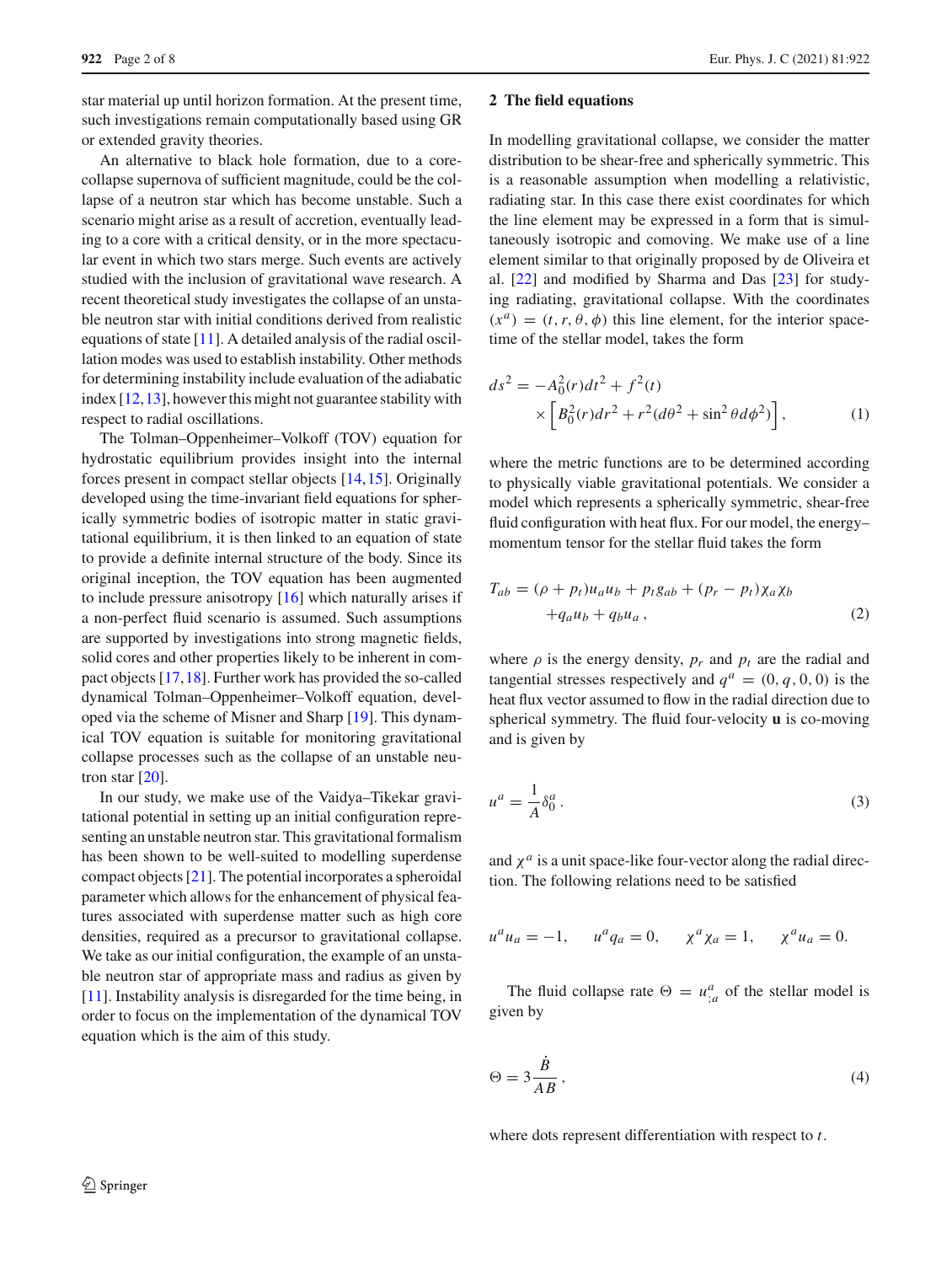The nonzero components of the Einstein field equations for the line element [\(1\)](#page-1-0), in geometrized units, are

<span id="page-2-0"></span>
$$
8\pi \rho = \frac{1}{f^2} \left[ \frac{1}{r^2} - \frac{1}{r^2 B_0^2} + \frac{2B_0'}{r B_0^3} \right] + \frac{3\dot{f}^2}{A_0^2 f^2},\tag{5}
$$

$$
8\pi p_r = \frac{1}{f^2} \left[ -\frac{1}{r^2} + \frac{1}{r^2 B_0^2} + \frac{2A_0'}{r A_0 B_0^2} \right] - \frac{1}{A_0^2} \left[ 2\frac{\ddot{f}}{f} + \frac{\dot{f}^2}{f^2} \right],
$$
 (6)

$$
8\pi p_t = \frac{1}{f^2} \left[ \frac{A_0''}{A_0 B_0^2} + \frac{A_0'}{r A_0 B_0^2} - \frac{B_0'}{r B_0^3} - \frac{A_0' B_0'}{A_0 B_0^3} \right] - \frac{1}{A_0^2} \left[ 2\frac{\ddot{f}}{f} + \frac{\dot{f}^2}{f^2} \right],
$$
 (7)

$$
8\pi q = -\frac{2A_0'\hat{f}}{A_0^2B_0^2f^3},\tag{8}
$$

We rewrite Eqs.  $(5)$ – $(7)$  in the form

<span id="page-2-6"></span>
$$
\rho = \frac{\rho_s}{f^2} + \frac{3f^2}{8\pi A_0^2 f^2},\tag{9}
$$

$$
p_r = \frac{(p_r)_s}{f^2} - \frac{1}{8\pi A_0^2} \left[ 2\frac{\ddot{f}}{f} + \frac{\dot{f}^2}{f^2} \right],\tag{10}
$$

$$
p_t = \frac{(p_t)_s}{f^2} - \frac{1}{8\pi A_0^2} \left[ 2\frac{\ddot{f}}{f} + \frac{\dot{f}^2}{f^2} \right],\tag{11}
$$

where  $\rho_s$ ,  $(p_r)_s$  and  $(p_t)_s$  denote the energy density, radial pressure and tangential pressure respectively of the initial static configuration. These are given by

$$
8\pi \rho_s = \left[\frac{1}{r^2} - \frac{1}{r^2 B_0^2} + \frac{2B_0'}{r B_0^3}\right],\tag{12}
$$

$$
8\pi(p_r)_s = \left[ -\frac{1}{r^2} + \frac{1}{r^2 B_0^2} + \frac{2A_0'}{r A_0 B_0^2} \right],
$$
 (13)

$$
8\pi (p_t)_s = \left[ \frac{A_0''}{A_0 B_0^2} + \frac{A_0'}{r A_0 B_0^2} - \frac{B_0'}{r B_0^3} - \frac{A_0' B_0'}{A_0 B_0^3} \right].
$$
 (14)

Equations  $(6)$  and  $(7)$  can be used to calculate the anisotropy parameter, defined as

$$
\delta(r, t) = (p_t - p_r) \tag{15}
$$

This is similar to a definition given by [\[23](#page-7-22)]. In order to construct a static model of the initial configuration, Sharma and Das assumed that the anisotropy parameter,  $\delta$ , was separable in r and t, i.e.

$$
\delta(r,t) = \frac{\delta_s(r)}{f^2(t)}\tag{16}
$$

Then Eq. [\(15\)](#page-2-1) reduces to

<span id="page-2-2"></span>
$$
\delta_s(r) = \frac{1}{8\pi} \left[ \frac{A_0''}{A_0 B_0^2} - \frac{A_0'}{r A_0 B_0^2} - \frac{B_0'}{r B_0^3} - \frac{A_0' B_0'}{A_0 B_0^3} - \frac{1}{r^2 B_0^2} + \frac{1}{r^2} \right]
$$
(17)

which is clearly independent of t. They further utilized the Finch and Skea ansatz which has been successfully used to model compact stars [\[24](#page-7-23)]. In order to solve [\(17\)](#page-2-2), Sharma and Das assumed a particular profile for the anisotropy parameter based on physically reasonable behaviour. Equation [\(17\)](#page-2-2) reduces to a second order equation in  $A_0$  for which they obtained the general solution. Hence the initial static configuration could be fully specified.

In this paper, we adopt a different approach. We begin with an initial static configuration described by a Vaidya– Tikekar (V–T) model which is suitable for modelling superdense compact objects. The V–T ansatz, together with a linear equation of state has been used recently by Sharma et al. to generated new and viable solutions for describing pulsars [\[25](#page-7-24)]. We make further use of this work by setting up initial static configurations which represent an unstable neutron star. Gravitational collapse then ensues in which heat is dissipated and a black hole remnant is formed.

## **3 Junction conditions**

<span id="page-2-3"></span>Since the interior is radiating energy, the exterior spacetime is described by Vaidya's outgoing solution [\[2](#page-7-1)] given by

$$
ds^{2} = -\left(1 - \frac{2m(v)}{r}\right)dv^{2} - 2dvdr + r^{2}\left(d\theta^{2} + \sin^{2}\theta d\phi^{2}\right).
$$
\n(18)

<span id="page-2-1"></span>The quantity  $m(v)$  represents the Newtonian mass of the gravitating body as measured by an observer at infinity, as a function of the retarded time  $v$ . The metric  $(18)$  is the unique spherically symmetric solution of the Einstein field equations for radiation in the form of a null fluid. The Einstein tensor for the line element  $(18)$  is given by

<span id="page-2-4"></span>
$$
G_{ab} = -\frac{2}{r^2} \frac{dm}{dv} \delta_a^0 \delta_b^0.
$$
 (19)

<span id="page-2-5"></span>The energy momentum tensor for null radiation assumes the form

$$
T_{ab} = \Phi w_a w_b , \qquad (20)
$$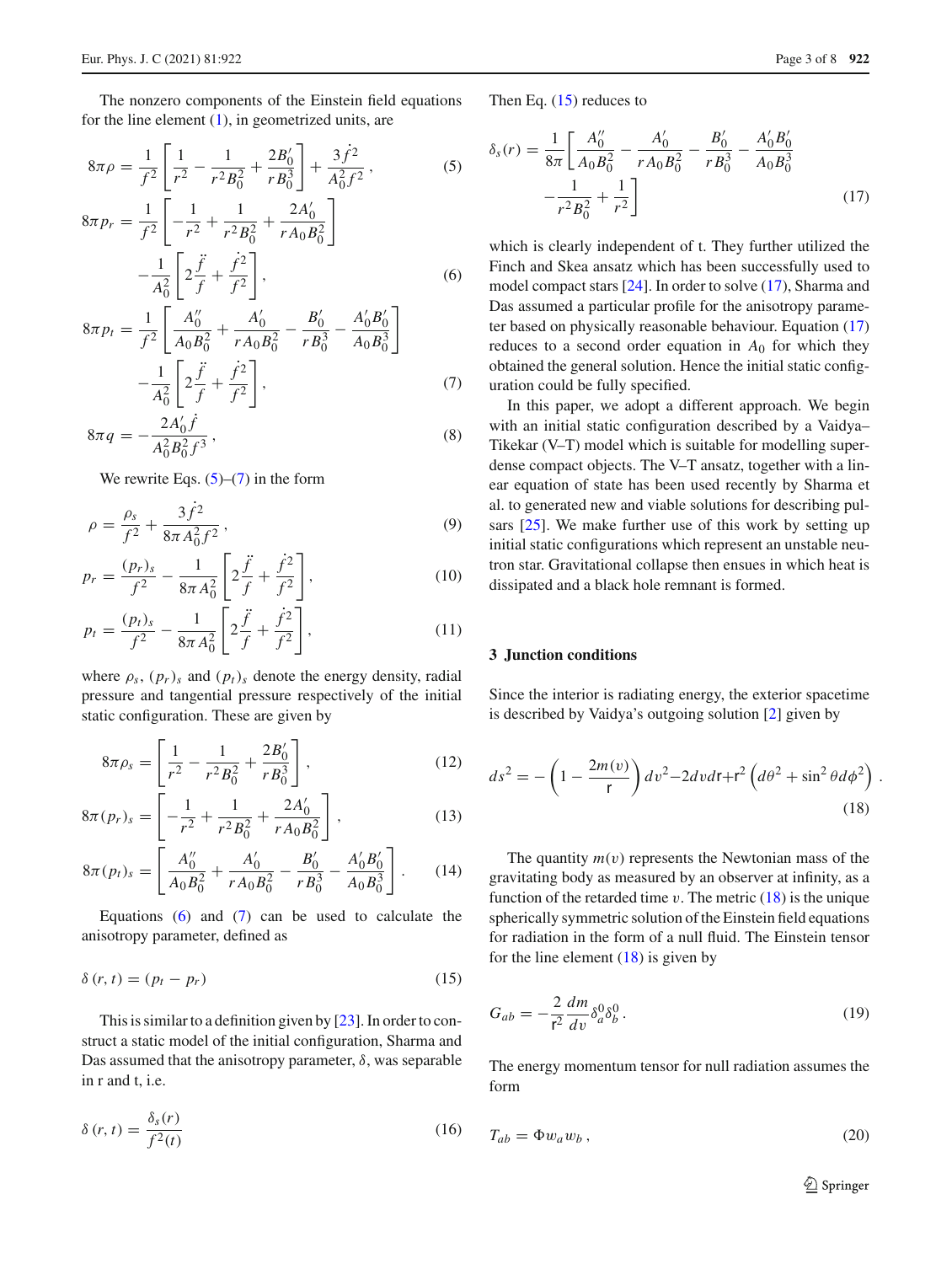where the null four-vector is given by  $w_a = (1, 0, 0, 0)$ . Thus from  $(19)$  and  $(20)$  we have

$$
\Phi = -\frac{2}{r^2} \frac{dm}{dv},\tag{21}
$$

for the energy density of the null radiation. Since the star is radiating energy to the exterior spacetime we must have *dm d*v  $< 0.$ 

The necessary conditions for the smooth matching of the interior spacetime to the exterior spacetime was first pre-sented by Santos [\[6\]](#page-7-5) in his seminal paper. The junction conditions for the line elements  $(1)$  and  $(18)$  are given by

<span id="page-3-1"></span>
$$
(p_r)_{\Sigma} = (q B_0 f)_{\Sigma} \tag{22}
$$

$$
m(v) = \left[\frac{rf}{2}\left(1 - \frac{1}{B_0^2} + \frac{(r\dot{f})^2}{A_0^2}\right)\right]_{\Sigma}
$$
 (23)

## **4 A Vaidya–Tikekar static configuration**

Vaidya and Tikekar [\[21](#page-7-20)] have developed realistic compact stellar models according to the gravitational potential formulation given by

$$
B_0^2(r) = \frac{1 - K(r^2/L^2)}{1 - (r^2/L^2)}
$$
\n(24)

where *K* is a spheroidal parameter which allows for departure from spherical symmetry with respect to the radial coordinate. This formulation has been shown to be suitable for modelling superdense stellar matter and is less prone to instability due to anisotropy in pressure towards the surface. A linear equation of state,  $p_r = \alpha \rho - \beta$ , together with the standard time-independent field equations are used to generate the gravitational potential,

$$
A_0^2(r) = J \left( 1 - r^2 / L^2 \right)^n \left( 1 - Kr^2 / L^2 \right)^{\alpha} e^{K (L^2 - r^2) \beta / 2}
$$
\n(25)

where

$$
n = \frac{1}{2} \left( -1 - 3\alpha + L^2 \beta + K(1 + \alpha - L^2 \beta) \right)
$$
 (26)

and *J* is a constant to be determined through matching of both potentials at the boundary. Matching of the internal metric to a Schwarzschild exterior at the boundary provides

$$
L^{2} = \frac{R^{2} (2KM - KR + R)}{2M}.
$$
 (27)

 $\hat{Z}$  Springer

The surface energy density is given by

$$
\rho_s = \frac{(1 - K) (3 - K R^2 / L^2)}{L^2 (1 - K R^2 / L^2)^2}
$$
\n(28)

and

$$
\beta = \alpha \rho_s. \tag{29}
$$

We choose  $\alpha = 1/3$  which then sets  $\rho_s = 4B$  where B is the MIT Bag constant.

#### **5 Non-adiabatic collapse process**

<span id="page-3-0"></span>In order to develop the temporal dependence for the collapse process, the boundary condition  $(p_r)_{\Sigma} = (qB)_{\Sigma}$  is used. Making use of  $(8)$  and  $(10)$  with the static part set to zero, we obtain

$$
2f\ddot{f} + \dot{f}^2 - 2a\dot{f} = 0\tag{30}
$$

where

$$
a = \left(\frac{A_0'}{B_0}\right)_{\Sigma} \tag{31}
$$

which sets the temporal dependence of the model.

An integral of  $(30)$  is given by

$$
\dot{f} = 2a \left( 1 - \frac{1}{\sqrt{f}} \right) \tag{32}
$$

in which the integration constant was set so that  $f = 1$ represents the initial static configuration at  $t = -\infty$ . This can be further integrated to obtain

$$
t = \frac{1}{a} \left[ \frac{f}{2} + \sqrt{f} + \ln(1 - \sqrt{f}) \right]
$$
 (33)

A similar result was originally obtained by Bonnor et al. [\[5](#page-7-4)] and subsequently used in a model incorporating pressure anisotropy by Govender et al. [\[26](#page-7-25)]. Recently, Pretel and da Silva [\[11](#page-7-10)] obtained a similar result with a temporal function defined to be the square of the one we have defined, and Veneroni and da Silva [\[27](#page-7-26)] also displayed similar results. We also express the second derivative of *f* as

$$
\ddot{f} = -\frac{2a^2}{f^2} \left( 1 - \sqrt{f} \right) \tag{34}
$$

which is clearly directed towards the centre of the gravitationally collapsing system.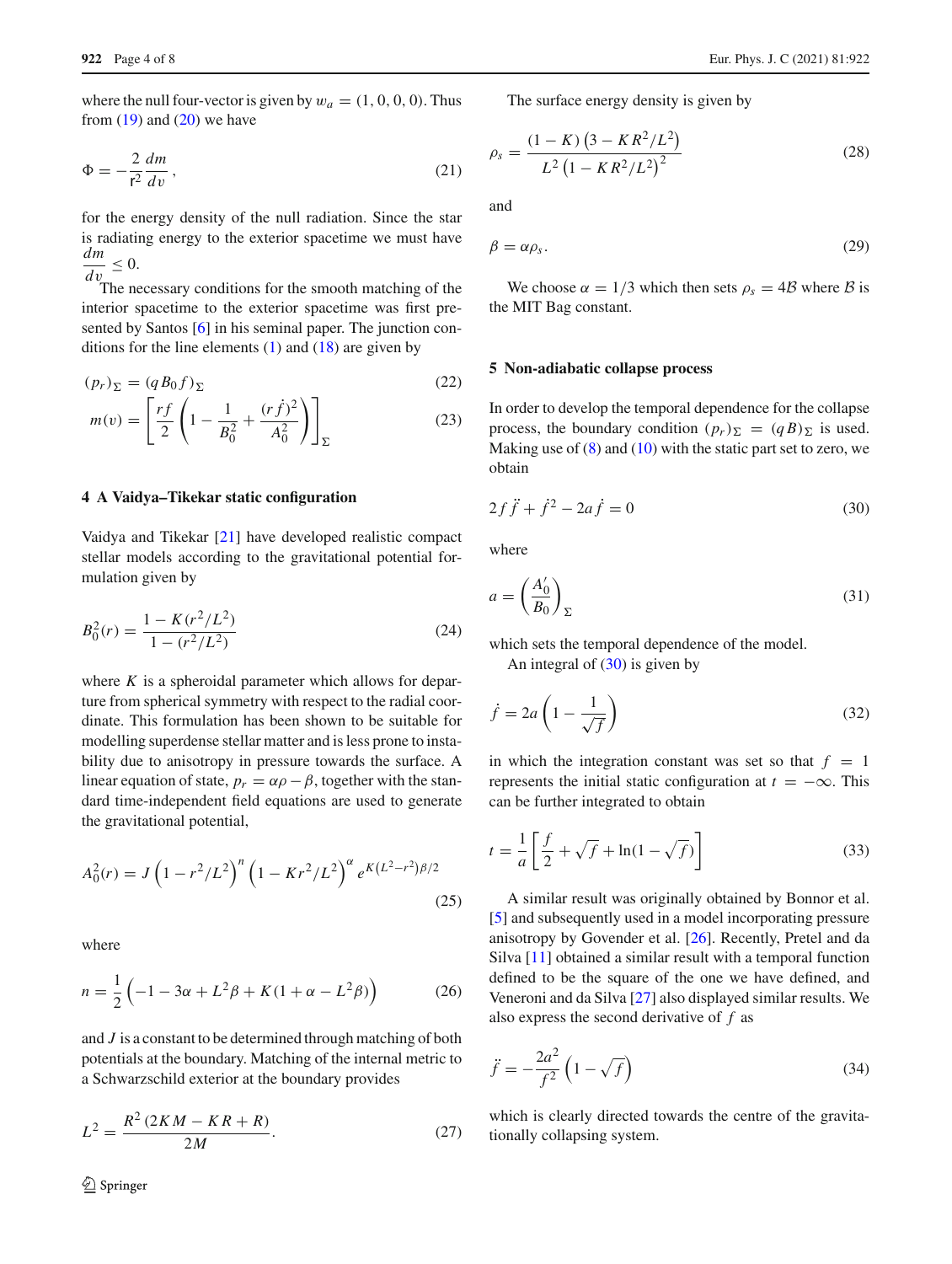It is necessary to determine the lower limit of *f* at which the event horizon is formed. This is determined by examining the asymptotic behaviour of the surface redshift, given by

$$
z_{\Sigma} = \left[\frac{dv}{d\tau}\right]_{\Sigma} - 1 = \left[\frac{1}{B_0} + r\dot{f}\right]_{\Sigma}^{-1} - 1\tag{35}
$$

where  $\tau$  is the proper time defined on the surface boundary. Divergence of  $z_{\Sigma}$  leads to

$$
f_{bh} = \left(\frac{2M}{R}\right)^2\tag{36}
$$

which gives the time of formation of the black hole.

#### **6 A dynamical model**

We follow a model similar to that used by Pretel and da Silva [\[11](#page-7-10)] describing an unstable neutron star with radius  $R = 9.384$  km and mass  $M = 2.015 M_{\odot}$  which undergoes gravitational collapse to form a black hole. We investigate various settings of the spheroidal parameter and associated parameters required for the models, as shown in Table [1.](#page-4-0) Vaidya and Tikekar  $[21]$  initially proposed a value of  $K =$ −2 for the spheroidal parameter although the suitability of larger negative values (more radially asymmetric potentials) has been investigated, with  $K = -20$  of particular interest [\[25](#page-7-24)]. Values of the MIT Bag constant  $\beta$  are calculated from  $\rho_s = \rho(r = R)$  and are a bit higher than the more common value of  $60 \,\mathrm{MeV}/\mathrm{fm}^3$ . Higher MIT Bag constants have been utilised in studies of strange stars [\[28](#page-7-27)] wherein it is noted that a higher value softens the equation of state. Studies of semiempirical mass-radius relationships for strange stars also required the use of large values ( $\beta \approx 110 \,\text{MeV}/\text{fm}^3$ ) [\[29](#page-7-28)]. We note that the temporal dependence parameter, *a*, is related to the surface gravity by

$$
a = \frac{M}{R^2} = g_s \sqrt{1 - 2M/R}.
$$
 (37)

For our model, the parameter which sets the temporal dependence is calculated to be  $a = 0.03377 \text{ km}^{-1}$ . This gives a surface gravity of  $g_s = 0.05582 \text{ km}^{-1}c^2 = 5.02 \times$  $10^{14}$  cm/s<sup>2</sup> for the initial configuration. This is about twice the surface gravity of a typical neutron star but within an upper bound as given by Bejger and Haensel [\[30\]](#page-7-29).

The mass function  $(23)$  is given by

$$
m(r, f) = fm_0(r) + 2r^3 \frac{a^2}{A_0(r)^2} \left(1 - \sqrt{f}\right)^2 \tag{38}
$$

<span id="page-4-0"></span>**Table 1** Model parameters of initial unstable static configuration

|                |  | Model K L (km) $\rho_s$ (km <sup>-2</sup> ) n | J                                        | $B$ MeV/fm <sup>3</sup> |
|----------------|--|-----------------------------------------------|------------------------------------------|-------------------------|
|                |  | $-2$ 15.51 0.01551 $-0.4670$ 0.5425           |                                          | 117                     |
| 2              |  | $-5$ 19.83 0.01399 1.168 13.45                |                                          | - 105                   |
| 3              |  |                                               | $-10$ 25.45 0.01330 8.121 2.191E+5 99.9  |                         |
| $\overline{4}$ |  |                                               | $-20$ 34.00 0.01290 37.88 4.849E+20 97.0 |                         |

where

$$
m_0(r) = 4\pi \int \rho_0(r)r^2 dr = r^3 \left[ \frac{R^3}{M} + \frac{2K}{1-K} \left( R^2 - r^2 \right) \right]^{-1}
$$
\n(39)

is the mass of the initial configuration. The temporal function, evaluated at the time of horizon formation, gives  $f_{bh}$  = 0.4018. At horizon formation, the mass function gives  $m(R, f_{bh}) = 1.277 M_{\odot}$  which corresponds to the mass of the black hole remnant. The radius of the horizon is  $r_{bh} = R \times f_{bh} = 3.770$  km. The time-dependent field equations allow for the evaluation of physical quantities at important points in spacetime, in particular the central densities  $(\rho_c)$  and pressures  $(p_c)$ . Results of these calculations are given in Table [2](#page-5-0) for comparison and integration with models in similar studies.

#### **7 Dynamical Tolman–Oppenheimer–Volkoff equations**

A generalized Tolman–Oppenheimer–Volkoff (TOV) equation, incorporating heat-flux, may be obtained from the divergence of the energy–momentum tensor and the Einstein field equations [\[31](#page-7-30)]. Within our formalism, we obtain

$$
\frac{\partial}{\partial r} p_r = -(\rho + p_r) B_0^2 f \left[ \frac{m}{(rf)^2} + 4\pi (rf) p_r + \frac{r}{A_0^2} \ddot{f} \right] \n+ \frac{2}{r} (p_t - p_r) - \frac{B_0^2 f^2}{A_0} \left[ \dot{q} + 5q \frac{\dot{f}}{f} \right].
$$
\n(40)

This equation can be re-arranged as

<span id="page-4-1"></span>
$$
(\rho + p_r) \frac{r}{A_0^2} \ddot{f} = F_g + F_h + F_a + F_q \tag{41}
$$

where the gravitational, hydrostatic, anisotropic and heatflux forces are defined as

$$
F_g = -(\rho + p_r) \left[ \frac{m}{(rf)^2} + 4\pi (rf) p_r \right]
$$
 (42)

$$
F_h = -\frac{1}{B_0^2 f} \left[ p'_r \right] \tag{43}
$$

$$
F_a = \frac{1}{B_0^2 f} \left[ \frac{2}{r} (p_t - p_r) \right]
$$
 (44)

<sup>2</sup> Springer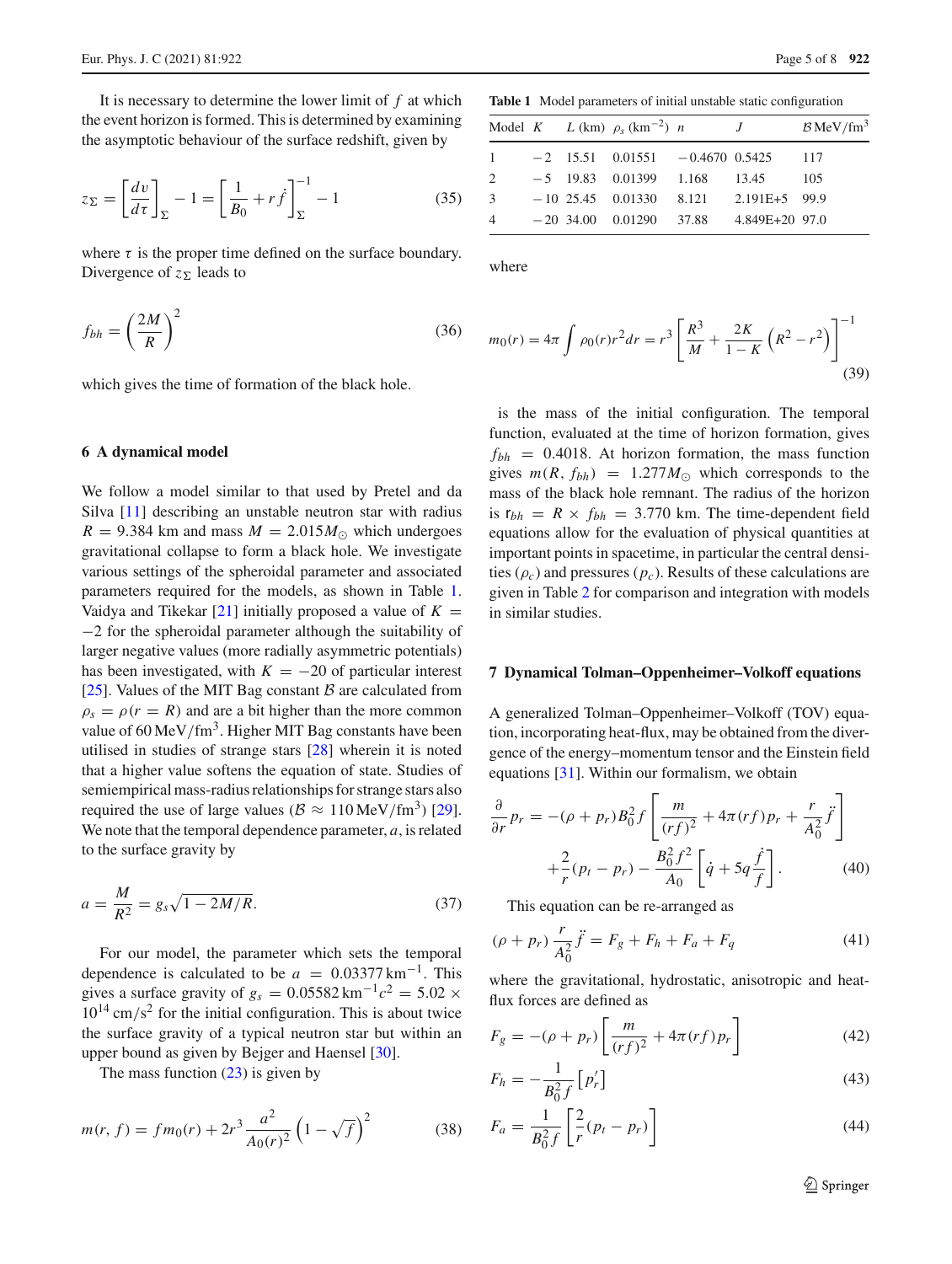<span id="page-5-0"></span>**Table 2** Core densities and pressures at initial and final

| pressures at initial and inne |  |  |
|-------------------------------|--|--|
| stages                        |  |  |

| $f_{bh}$ ) (10 <sup>35</sup><br>$dyne/cm2$ ) |
|----------------------------------------------|
| 21.76                                        |
| 31.60                                        |
| 37.45                                        |
|                                              |
|                                              |



<span id="page-5-1"></span>**Fig. 1** Temporal progression of surface forces for  $K = -2$  (solid) and  $K = -20$  (dashed)

$$
F_q = -\frac{1}{A_0} f \left[ \dot{q} + 5q \frac{\dot{f}}{f} \right].
$$
\n(45)

Equation [\(41\)](#page-4-1) has the form of Newton's second law and the forces identified therein correspond to those found in similar studies [\[20](#page-7-19),[32\]](#page-7-31). The resultant force is given by

$$
F_s = (\rho + p_r) \frac{r}{A_0^2} \ddot{f}
$$
\n
$$
\tag{46}
$$

We plot the temporal dependence at the boundary in Fig. [1](#page-5-1) for the models determined by spheroidal parameters of  $K =$  $-2$  and  $K = -20$ . The normalized spatial profiles are shown in Figs. [2,](#page-5-2) [3,](#page-5-3) [4](#page-6-0) and [5](#page-6-1) at various stages of collapse, namely at  $f = 1$  which corresponds to the initial static configuration, then at  $f = 0.7$ ,  $f = 0.5$  and finally at  $f = f_{bh} = 0.4018$ which corresponds to the time of formation of the black hole.

## **8 Discussion**

We now provide further discussion of the trends and physical viability of our dynamical gravitational collapse model. Fig-ure [1](#page-5-1) shows the effect of the spheroidal parameter  $K$  on the magnitudes of the forces generated at the surface boundary, with respect to the time measurement parameter *f* . At early times ( $f \approx 1$ ), the stellar configuration is in an unstable,



<span id="page-5-2"></span>**Fig. 2** Force profiles at  $f = 1$  for  $K = -2$  (solid) and  $K = -20$ (dashed)



<span id="page-5-3"></span>**Fig. 3** Force profiles at  $f = 0.7$  for  $K = -2$  (solid) and  $K = -20$ (dashed)

quasi-static equilibrium with a resultant force close to zero. Initially, heat dissipation to the exterior and the associated heat-flux force are zero. As the star collapses and radiates, the component forces grow in magnitude, most notably at late times ( $f_{bh} < f < 0.5$ ). The gravitational force is increasingly negative and is clearly the dominant driving force. We observe that the force due to anisotropy is positive, indicating that the tangential pressure dominates the radial pressure. This gives rise to a repulsive force which tends to counteract the effect of the gravitational force. Similar trends are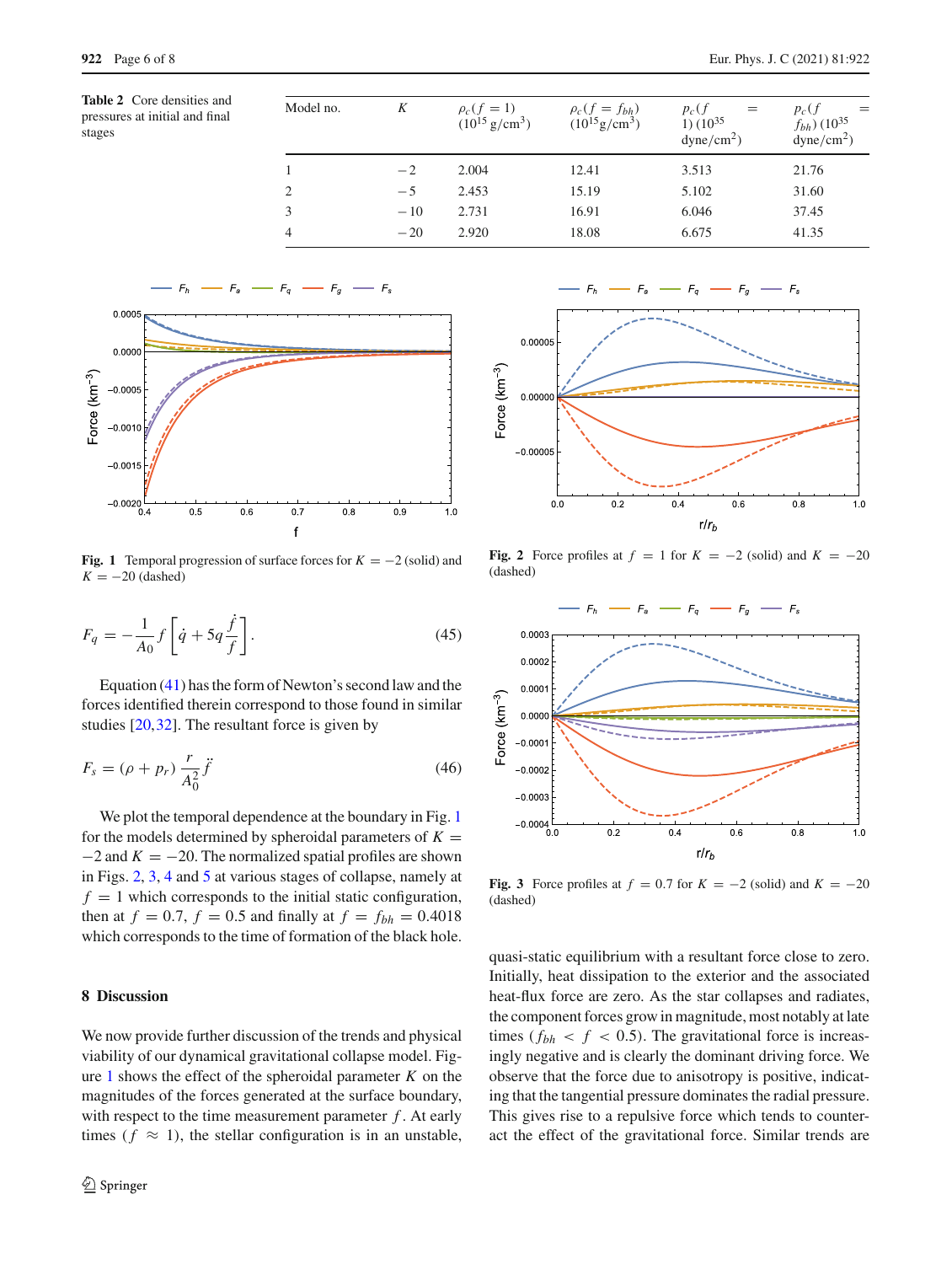

<span id="page-6-0"></span>**Fig. 4** Force profiles at  $f = 0.5$  for  $K = -2$  (solid) and  $K = -20$ (dashed)



<span id="page-6-1"></span>**Fig. 5** Force profiles at  $f = f_{bh}$  for  $K = -2$  (solid) and  $K = -20$ (dashed)

observed for the forces at the surface for the more aspherical settings of the spheroidal parameter  $(K = -20)$ . Apart from the anisotropy-free hydrostatic component, we observe that radial asymmetry tends to diminish slightly the magnitudes of the forces at the surface boundary. Figures [2,](#page-5-2) [3,](#page-5-3) [4](#page-6-0) and [5](#page-6-1) display the radial profiles and show the progression of the internal stresses. The initial, quasi-static equilibrium is shown in Fig. [2](#page-5-2) where there is no resultant force throughout the configuration. Gravitational collapse could be initiated due to the extreme and hostile environment of compact objects such as neutron stars which most likely have marked seismological activity. Accretion of material could also assist in inducing collapse. There appears to be competition between the inwardly driven gravitational force and the outwardly directed hydrostatic force, with the difference being enhanced with larger deviations from spherical symmetry i.e., a larger magnitude of the spheroidal parameter, *K*. Figures [3,](#page-5-3) [4](#page-6-0) and [5](#page-6-1) show the evolution of the forces as the star collapses. As time progresses (decreasing values of *f* ), we note that the magnitudes of the competing forces increase

with the largest effects occurring at a comoving radial distance of about  $2/5$  of the surface boundary  $r_b$ . While the forces due to gravity, aniosotropy and the hydrostatic interaction exhibit similar behaviour, the force due to the heat-flux changes sign. During the initial stages of collapse (Fig. [3\)](#page-5-3), we see that the force due to heat flux  $(F_q)$  promotes the collapse although it is relatively small in magnitude, dominated by the other forces. During the later stages (Figs. [4,](#page-6-0) [5\)](#page-6-1), the heat flux has a retarding effect. As the core collapses, its density increases leading to a larger output of energy. Although the heat flux is directed outwards, the inertia associated with it has a tendency to 'stall' the collapse process. The effect of the spheroidal parameter,  $K$ , is more noticeable within the interior of the collapsing fluid than at the surface and we note that aspheroidicity generally promotes instability.

### **9 Conclusion**

In this work we investigated the stability of a collapsing, radiating star by focussing on the forces at play within the stellar fluid. We employed a dynamical Tolman–Oppenheimer– Volkoff equation which allowed us to take snapshots of the various forces at work as functions of the temporal and radial coordinates. We observed that the magnitudes and behaviours of the various forces are altered as the collapse proceeds. This in turn drives the fluid to greater instability. We further showed that the spheroidal parameter, *K*, in the Vaidya– Tikekar superdense stellar model is well suited and plays a key role in the evolution of the forces within the stellar material. Our work confirms earlier findings by Sharma et al. [\[25\]](#page-7-24) that deviation from spherical geometry can influence the stability of the fluid. For the more asymmetric case  $(K = -20)$ we noted a local minimum of the resultant force within the interior. Such minima, generated within short timeframes, might produce shock waves which could result in material being ejected from the surface, a likely consequence of such a collapse process. Radial asymmetry also appears to promote inhomogeneity within the matter distribution which could in turn affect the opacity and resulting heat flow properties of the collapsing medium. Inhomogeneity might arise due to string fields as recently investigated [\[33](#page-7-32)]. Although outside the scope of the present study, heat transport properties of the medium would further enhance the description of gravitational collapse problems with the theoretical framework already having been set up by Herrera et al. [\[34](#page-7-33)]. Nevertheless, we have already observed the dynamics of the heat flux which is the novel finding of our study. As the star collapses, the heat generated from the conversion of gravitational potential energy appears to initiate towards the surface, thus promoting the collapse process. During the later stages, heat within the core seems to stall the collapse process although the net force promotes continued collapse into a black hole.